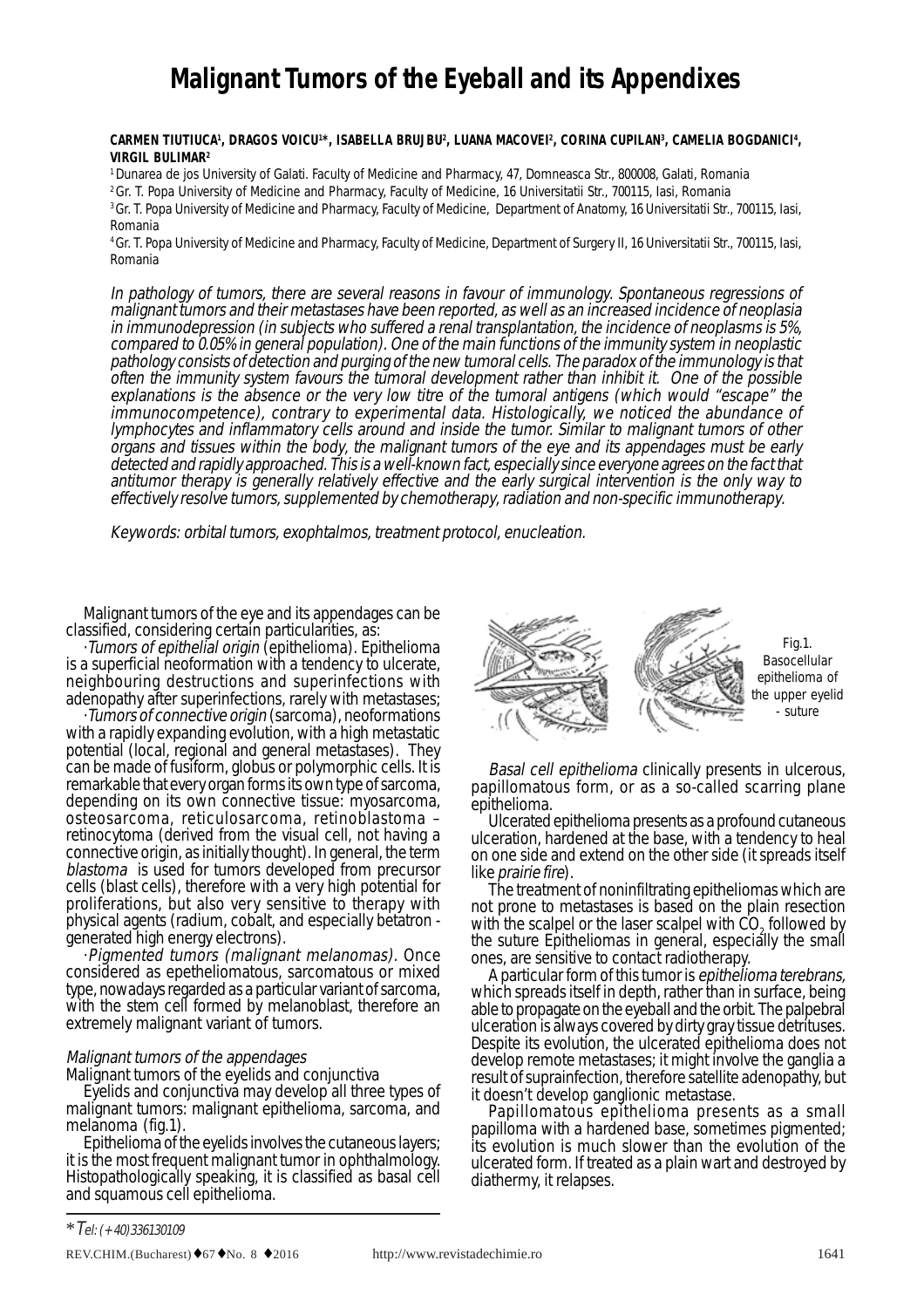Scarring plane epithelioma presents as a keratosis area, surrounded by a reddish halo, hardened, with a tendency to spontaneously heal and relapse.

Squamous cell epithelioma shows as a cutaneous protuberance, hard during palpation, with a tendency to spontaneously ulcerate and bleed. It evolves both on the surface and in depth. The superinfection leads to preauricular satellite adenopathy. Only the histopathologic examination can definitely differentiate between this form and the basal cell epithelioma.

Conjunctival epithelioma is a rare tumor, mostly located on the sclerocorneal limbus. The clinical appearance consists of papillomatous formations of 2-3 mm in diameter, with a bleeding surface, possible pigmented. At palpation, the formation feels hard. It evolves at the surface, being able to spread on the cornea and very rare, in depth. Conjunctival epithelioma can rarely develop ganglionic metastases (in pre-auricular or maxillary ganglia).

Palpebral sarcoma is a rare tumor that develops in extreme ages, especially in young or old subjects. It arises as a nodular formation of the upper eyelid, adherent to tarsus and the overlying skin, prone to ulceration. It has a high evolutionary potential, invading the bulbar conjunctiva and spreading to the eyeball and orbit, developing metastases via the blood. In the initial stage, it can be easily mistaken for chalazion, while in chalazion, the skin is free at the surface of the tumor. It differs from chalazion by the fact that the eyelid cannot be rolled on Desmarres roller.

Conjunctival sarcoma is an extreme rare tumor, located on the tarsal conjunctiva in the proximity of the cul-de-sac with the appearance of small white-yellowish formation.

Melanic tumors of the eyelid are cutaneous pigmented nevi which, in certain situations (traumas, surgical interventions, inflammation without an obvious reason) expand, become pruruginous, surround themselves by an intensely vascularised halo and exulcerate; these are symptoms of malignancy. Before ulceration, surgical exeresis of at least 0.5 cm is indicated, either with electric scalpel, or with laser scalpel with  $\mathrm{CO}_2$ . Infiltration with local anaesthesia is not recommended, due to the possibility of dissemination of melanic cells. In case of lack of a larger substance, replacement plasty is necessary. Melanoma is radioresistant to X-Rays, but not to Cobalt or Radium; if the result of anatomic-pathological examination is abnormal, a nonspecific desensitising treatment with BCG vaccine and cytostatic is used.

# **Treatment principles of palpebral cutaneous malignant tumors**

In mutilations after cancerous exeresis and the outer half of the lower eyelid, the upper eyelid is dualized, by suturing its tarsus in colobomatous area. Pediculated plasty from the upper eyelid, with excessive skin (fig.2).



In the exeresis of the inner half of the lower eyelid, after the external release of the eyelid, there will be a complete plasty through gliding, obturating the initial coloboma. There will be an external palpebral lack, which will be treated by tarsal-conjunctival and cutaneous plasty from the opposite eyelid (fig.3).



Fig.3. Surgical subtotal and inner coloboma of the lower eyelid

An original method when lacking the palpebral substance consists of blepharoptosis by Teflon implantation (fig.4).



Fig.4. 2/3 palpebral lack, grasping the entire tarsus – Teflon plasty dressed in upper conjunctiva and pediculated cutaneous plasty

Other types of plasty can be performed on the lower eyelid or mixed – upper palpebral translation towards the middle and pediculated plasty on the opposite eyelid, entirely, completing the remaining upper coloboma (fig.5).



Fig.5. Revealed coloboma, total post-exeresis in the middle area of the upper eyelid – graft of the lower eyelid towards the upper

Fig.6. Total mild degree coloboma of the upper eyelid; Esser-Abbe-Mustarde method

In bilateral ablepharia, reconstructive surgery is even more urgent, since the eye with dehiscence is exposed to dryness. That is why, after a protective conjunctival movement of the eyeball, cutaneous plasty by sliding from proximity or pediculated plasty are performed (fig.7).



Fig.7. Reconstruction of bilateral ablepharia (blepharoptosis) – Teflon graft covered by cutaneous sliding from neighbouring area after incision clearance and free upper eyebrow autograft; with frontal pediculated flap.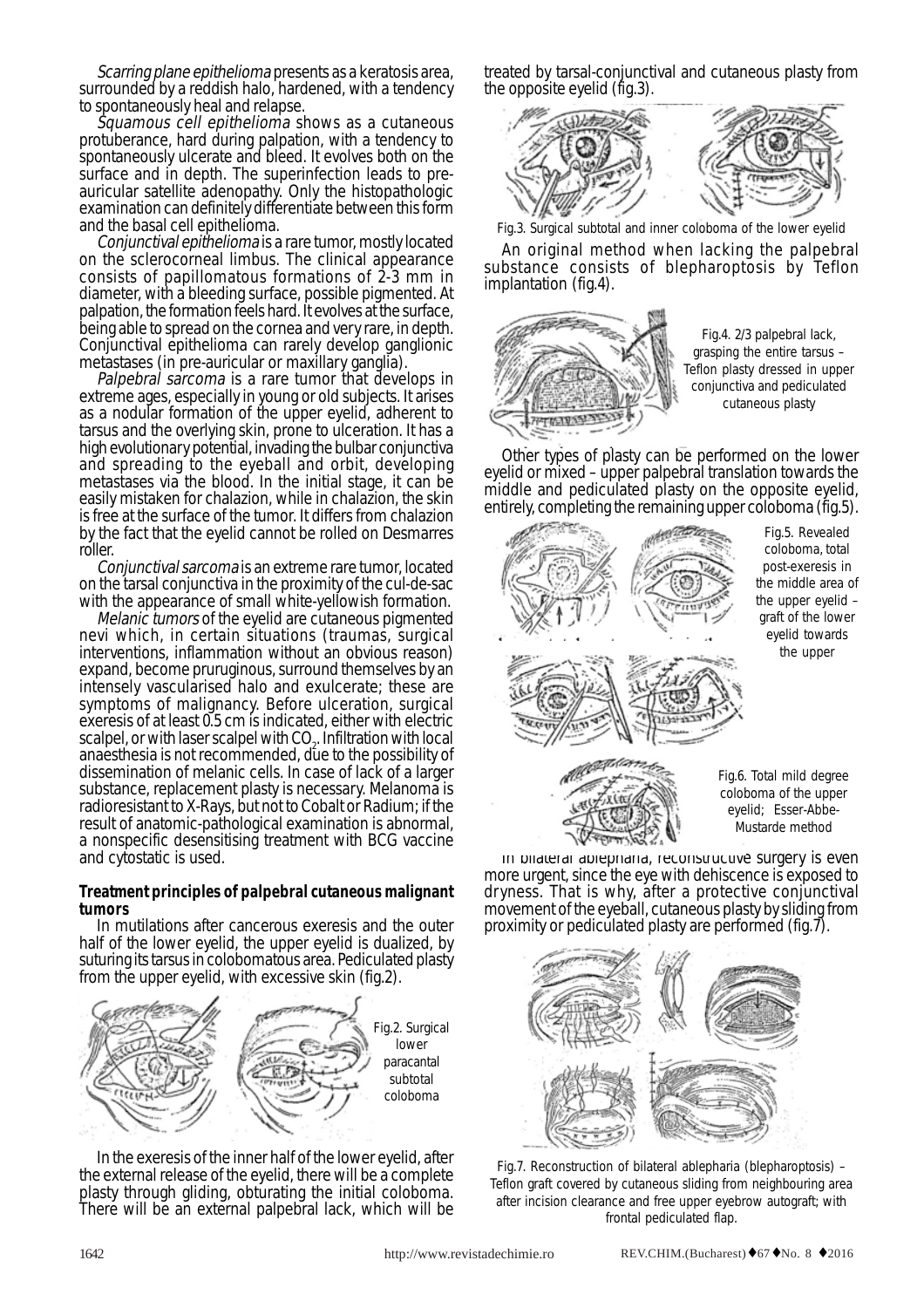

Fig.8. Malignant

melanoma

Malignant melanoma of conjunctiva occurs by malignant degeneration of conjunctival pigmented nevus<br>or of a conjunctival melanosis. Malignization of a *pigmented* nevus consists of growth, signs of acute inflammation,

intensified pigmentation, and abnormal neovascularization. is on the sclerocorneal limbus or on caruncle. The tumor easily bleeds if touched. It has an extremely high evolution potential, with frequent metastases in liver and brain.

The tumors of conjunctiva and eyelids benefit from wide surgical exeresis, in healthy tissue, preferable with electric scalpel to prevent the spread of tumor cells via hematogenic path and then cutaneous grafts via sliding, pediculated or free grafts. In eyelid plasty, with integration of the inner angle, the cul-de-sac will be removed in the same session, to prevent the breaking of the suture wires by proximity suprainfection.<br>In case of corneal damage, besides the conjunctival

pasty, lamellar corneal homograft is practised. In advanced stages with expansion to orbit of the proximity areas, one needs to cooperate with the ENT specialist, maxillofacial surgeon and the neurosurgeon. If needed, also the damaged ganglia can be removed.

After surgery, especially in melanic tumors, de- sensitization with increasingly higher doses of BCG, and immunostimulation with levasimole and even interferon are recommended.

Noli me tangere principle is applicable to all pigmented formations of the eyelids or conjunctiva, as long as they do not show signs of activity and progress; in these situations, one should monitor the lesion, intervening surgically only in obvious signs of progress.

# Malignant tumors of the lacrimal glands

Even if the tumors of the lacrimal glands are quite frequent, only some of them are malignant. Clinically, the tumors of the lacrimal glands show unilateral exophtalmos, pushing the eyeball downwards and towards the inner side, and limiting the movement of the globe upwards and on the outer side. Palpation of the superexternal angle of the orbit is sensitive, painful and it shows a renitent or even hard formation. Other symptoms are diplopia and excessive unilateral production of tears. The diagnosis is complete by echography, orbital scintigraphy, and computer tomodensitometry. From an anatomopathological point of view, there are adenoid cystic carcinoma, mucoepidermoid carcinoma, infiltrative carcinoma and, rarely, lymphoreticular sarcoma. Sarcoma shows acute inflammation.

The tumors of the lacrimal gland are easier approached when they reach the palpebral area or by means of Kronlein approach, when the orbital part is involved. The treatment with cytostatics and immunostimulants is both recommended and useful, since the recurrences are quite frequent.

### Tumors of the orbit

Tumors of the orbit have epithelial or conjunctival origin, with a clear development towards sarcoma. The presence of several tissues in the orbit – vessels, muscles, cellular tissue – create the possibility to develop several types of sarcoma: fibrosarcoma, myosarcoma, lymph sarcoma, osteosarcoma, etc.

The clinical picture of the intraorbital tumors overlaps the clinical picture of unilateral exophtalmos.



If the bilateral exophtalmos is usually the expression of an endocrine disease – Graves' disease and rarely the expression of other diseases like lymphoma, leukemia, scurvy – diseases which are easy to diagnose and which do not raise issues to the physician, it is caused by a wide array of conditions, some of them extremely difficult to be

diagnosed and which need to be treated as emergencies.<br>Checking a patient with unilateral exophtalmos must follow the scheme: complete anamnesis, thorough clinical, ENT, maxillo-facial, and neurological examination, simple radiography, and echography. When there are suspicions of an orbital tumor, perform

tomodensitometry or NMR, orbital arteriography, orbital phlebography, orbital scintigraphy, cutaneous thermography.



Fig.12. Orbital tomodensitometry

A - T.D.T scanner; B – image of the normal orbit – axial section; Cfrontal section of the eyes; D – retrobulbar frontal section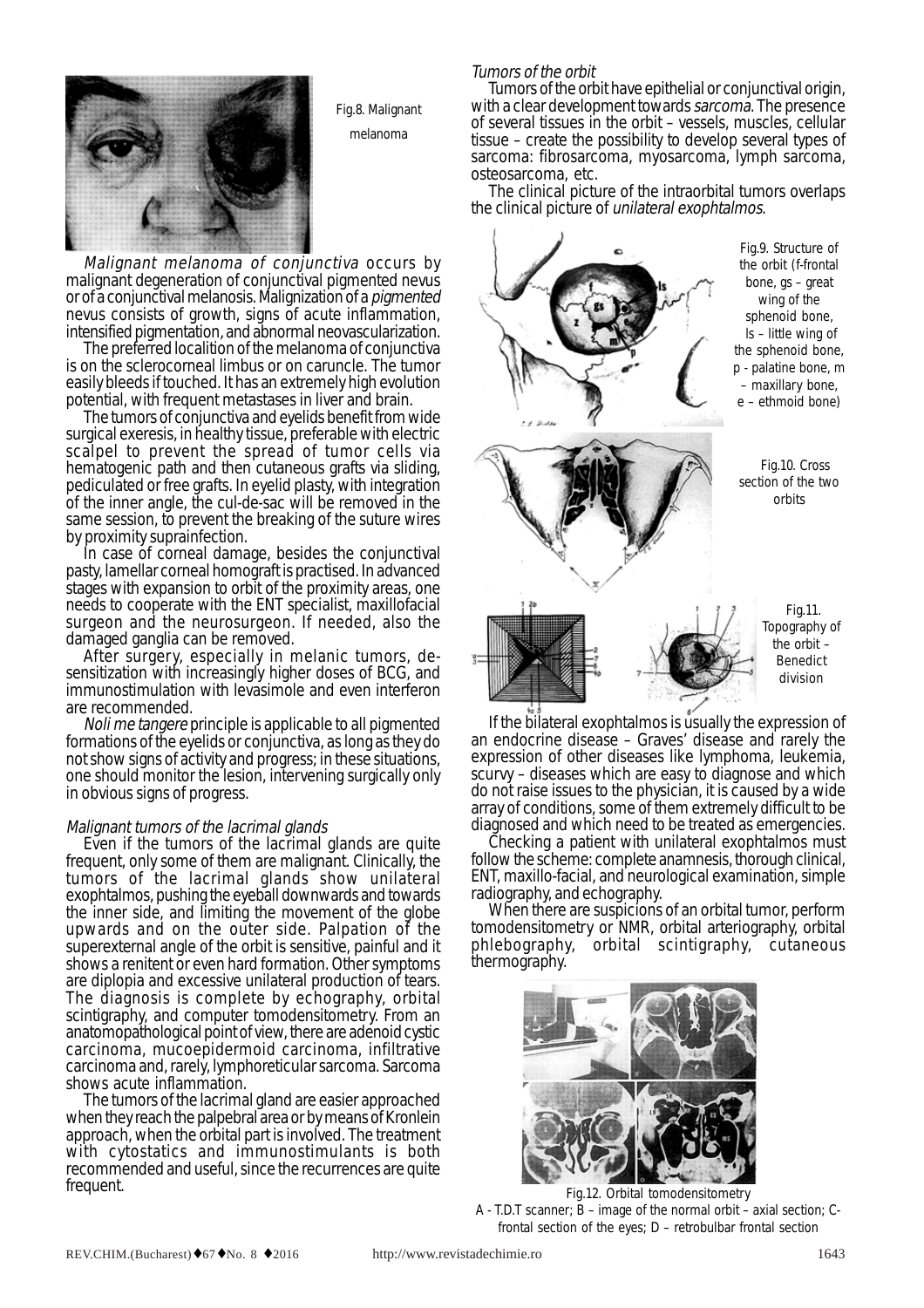The tumor shows tumoral exeresis with anatomopathological examination and by scanning electron microscopy. For malignant tumors, perform chemotherapy, radiation and immunotherapy (non-specific BCG desensitization and immunostimulation with Levasimole).

The anamnesis of the patient suffering from unilateral exophtalmos should monitor: onset circumstances; presence or absence of the pain, changes in visual acuity or visual field, presence or absence of diplopia, chronology of the symptoms, progress of the exophtalmos (progressive or remittent).

Attention should be paid to ocular-orbital or cranial traumas, inflammatory or tumoral processes of the facial sinuses, endocrine diseases (especially thyroid diseases), and neurologic conditions.

In terms of therapy, cancer of the orbit asks for neurosurgery, by means of a transfrontal flap.

The patients showing signs that lead to the suspicion of a malignant tumor should be immediately referred to a specialty service.

Malignant tumors of the eyeball Malignant tumors of the eyeball include malignant tumors of the retina, optic nerve and uvea. Unlike other tumors, intraocular tumors have a special status, given by the particular structure of the eyeball, with its fibrous tunic, sclera, which makes the programming of the tumor difficult and late. The extraocular propagation of the intraocular tumor via lymphatic path is practically

neglectable, due to little lymph tissue within the eyeball.<br>Intraocular tumors can propagate via hematogenic path or step by step. Situated inside the sclerotic coat, intraocular tumors spread very late, step by step.

Sclera has three areas of minimal resistance: orbital lamina, where the fibers of the optic nerve exit the eyeball; the equatorial area, where the sclera is pierced by the four vortex veins; the perilimbal area, with numerous piercing vessels that make the anastomosis between the episcleral

circulation and the great irian circle. For tumors situated in the neighbourhood of these places of minimal resistance, the expansion risk is much higher than for the ones located further.

As long as the macular area is not involved and the patient is not alarmed by a poor vision, early detection of the intraocular tumors is extremely difficult.

Early detection of the extramacular tumor is completely random, usually it happens only late, even when complications arise.

Malignancy of intraocular tumors (retinal, uveal, made of very young cells, with an extremely high power of proliferation) has a special status.

## Malignant tumors of the retina Retinoblastoma

Next to the uveal malignant melanoma, retinoblastoma is the most frequent intraocular tumor of childhood. Heredity plays an important part in the onset of retinoblastoma; most of the cases are or appear unilateral and erratic.<br>The tumor arises in children with normal eveballs, more

frequent in posterior pole. The typical pattern consists of multiple burning points of variable sizes, sometimes a larger tumor surrounded by several smaller ones, probably independent, in most of the cases.

It is believed that the disease is the result of the loss or mutation of RB1 gene, a suppressor oncogene located in chromosome 13q14. Genetics of retinoblastoma also influences the therapy ways.

When the tumor is larger, the clinical picture differs, depending on the development type, leading to several clinical forms: endophytic, exophytic, diffuse infiltrative, and combined forms.

Retinoblastoma has a heritable (40% cases) and a nonheritable form (60%). Heritable cases imply mutations of the germinal line, while the non-heritable ones imply somatic mutations.

Histologically, there are two types of retinoblastoma, undifferentiated with cells with reduced cytoplasm and hyperchromatic nuclei, and differentiated, with large cells,

with Flexner-Wintersteiner rosettes.<br>The indications of the clinical diagnosis of retinoblastoma are: leukocoria (white pupillary reflex), amaurotic cat's eye, strabismus, secondary glaucoma, changes of

Early diagnosis is crucial for an effective treatment, that

could preserve the vision as much as possible. the extension of intraocular tumor, the presence or absence of orbital extension, as well as the presence or absence of metastatic disease.

The treatment is complex, depending on several factors. It must be combined with the family's genetic counsellor, as well as with early detection of new cases in families at risk; it depends on the site, size and number of tumors, laterality, histological form, association with other eye conditions, age and heath of the child and her compliance to treatment or the parents' understanding of the treatment.

There are conservative treatment methods: external radiotherapy, scleral plaque radiotherapy, laser photocoagulation, thermotherapy, transscleral cryocoagulation, local chemotherapy, systemic chemotherapy,

and genic therapy. Enucleation is a radical treatment method used for patients with extensive retinoblastoma.

Malignant tumors of the uvea<br>Involving the iris, ciliary body or choroid, malignant uveal melanoma is the most frequent tumor; its preferred location is the choroid, then the ciliary body and rarely, the iris.

Malignant iris melanoma is an emergency, since the surgical intervention – sectorial iridectomy – performed in time leads to the preservation of the eyeball and the patient's survival, a favourable chance.

Malignant choroidal melanoma or choroidal meansarcoma is the most frequent and severe tumor of the eye. Angiography allows the differentiation of the melanoma

from the choroidal pigmented nevus, but it can hardly

differentiate it from the appearance of the hemangioma. Enucleation seems to be the best solution when intraocular tumors are believed to be malignant.

certain forms of cancer, especially liver and breast carcinoma, as well as uterine, and pulmonary cancer, which lead quite frequently to choroidal metastases; they can be bilateral or, more frequent, unilateral; but if the patients survive, the cases with unilateral metastases usually develop neoplastic buds also in the second eve.

Choroidal metastases are unique or multiple tumors, preferably located in the posterior pole, in the proximity of the optic nerve papilla or at the inferonasal periphery of the fundus. They are round or oval, with margins that are difficult to define, and are little pigmented.<br>Their angifluorographic picture resembles the one or

primary melanoma. Almost always there is a certain element, difficult to define, that differentiates a primitive